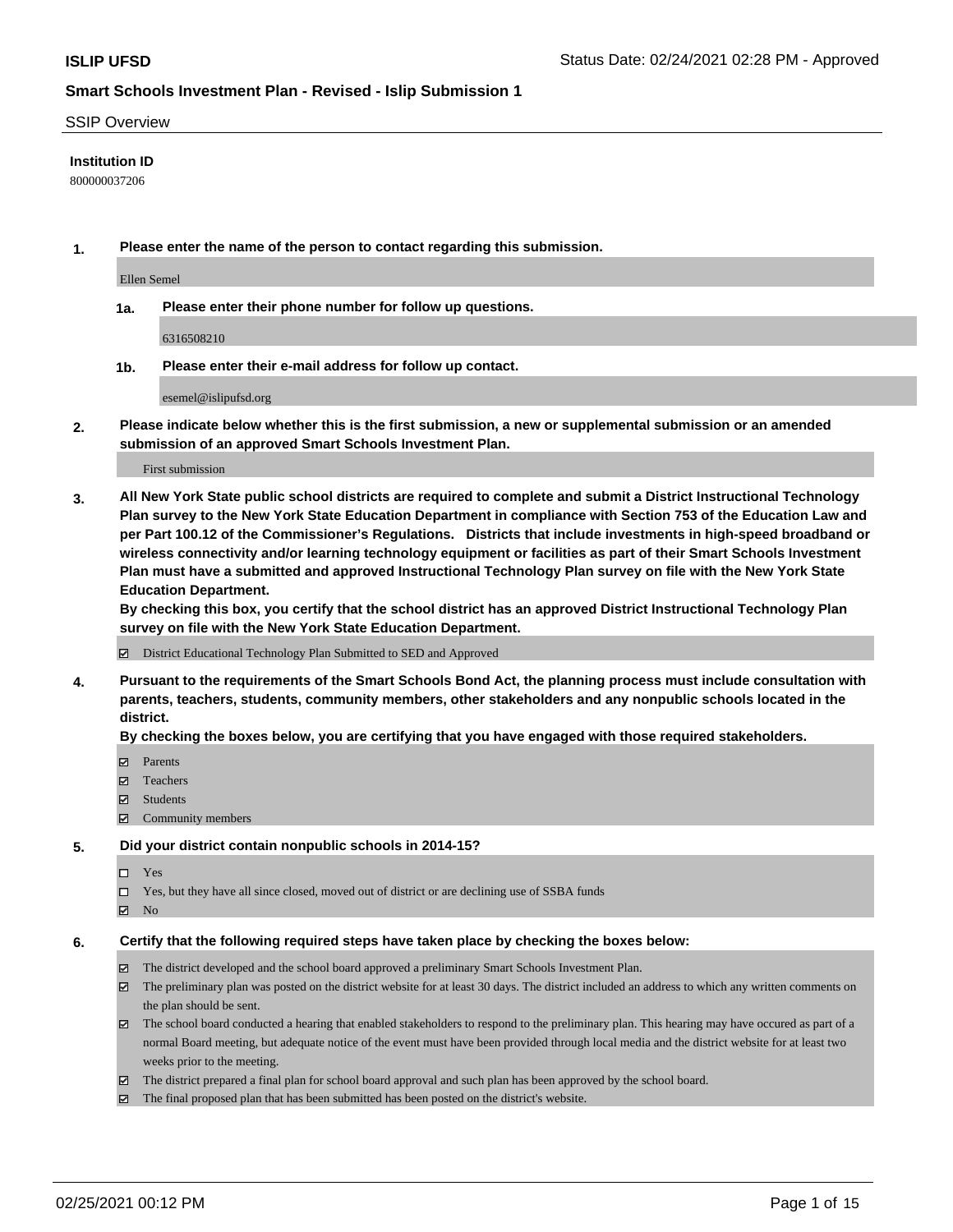SSIP Overview

**6a. Please upload the proposed Smart Schools Investment Plan (SSIP) that was posted on the district's website, along with any supporting materials. Note that this should be different than your recently submitted Educational Technology Survey. The Final SSIP, as approved by the School Board, should also be posted on the website and remain there during the course of the projects contained therein.**

smartbond.pptx

**6b. Enter the webpage address where the final Smart Schools Investment Plan is posted. The Plan should remain posted for the life of the included projects.**

http://www.islipufsd.org/Assets/Departments/20-12-08\_Smart-Schools-Investment-Plan\_Final.pdf?t=637454571522470000

**7. Please enter an estimate of the total number of students and staff that will benefit from this Smart Schools Investment Plan based on the cumulative projects submitted to date.**

2,717

**8. An LEA/School District may partner with one or more other LEA/School Districts to form a consortium to pool Smart Schools Bond Act funds for a project that meets all other Smart School Bond Act requirements. Each school district participating in the consortium will need to file an approved Smart Schools Investment Plan for the project and submit a signed Memorandum of Understanding that sets forth the details of the consortium including the roles of each respective district.**

 $\Box$  The district plans to participate in a consortium to partner with other school district(s) to implement a Smart Schools project.

## **9. Please enter the name and 6-digit SED Code for each LEA/School District participating in the Consortium.**

| Partner LEA/District | <b>ISED BEDS Code</b> |
|----------------------|-----------------------|
| (No Response)        | (No Response)         |

## **10. Please upload a signed Memorandum of Understanding with all of the participating Consortium partners.**

(No Response)

## **11. Your district's Smart Schools Bond Act Allocation is:**

\$1,921,404

#### **12. Final 2014-15 BEDS Enrollment to calculate Nonpublic Sharing Requirement**

|            | Public Enrollment | Nonpublic Enrollment | Total Enrollment | Nonpublic Percentage |
|------------|-------------------|----------------------|------------------|----------------------|
| Enrollment | 2.926             |                      | 2.926.00         | 0.00                 |

**13. This table compares each category budget total, as entered in that category's page, to the total expenditures listed in the category's expenditure table. Any discrepancies between the two must be resolved before submission.**

|                                          | Sub-Allocations | <b>Expenditure Totals</b> | Difference |
|------------------------------------------|-----------------|---------------------------|------------|
| <b>School Connectivity</b>               | 0.00            | 0.00                      | 0.00       |
| Connectivity Projects for<br>Communities | 0.00            | 0.00                      | 0.00       |
| Classroom Technology                     | 324,857.54      | 324,857.54                | 0.00       |
| Pre-Kindergarten Classrooms              | 0.00            | 0.00                      | 0.00       |
| Replace Transportable<br>Classrooms      | 0.00            | 0.00                      | 0.00       |
| <b>High-Tech Security Features</b>       | 0.00            | 0.00                      | 0.00       |
| Nonpublic Loan                           | 0.00            | 0.00                      | 0.00       |
| Totals:                                  |                 |                           |            |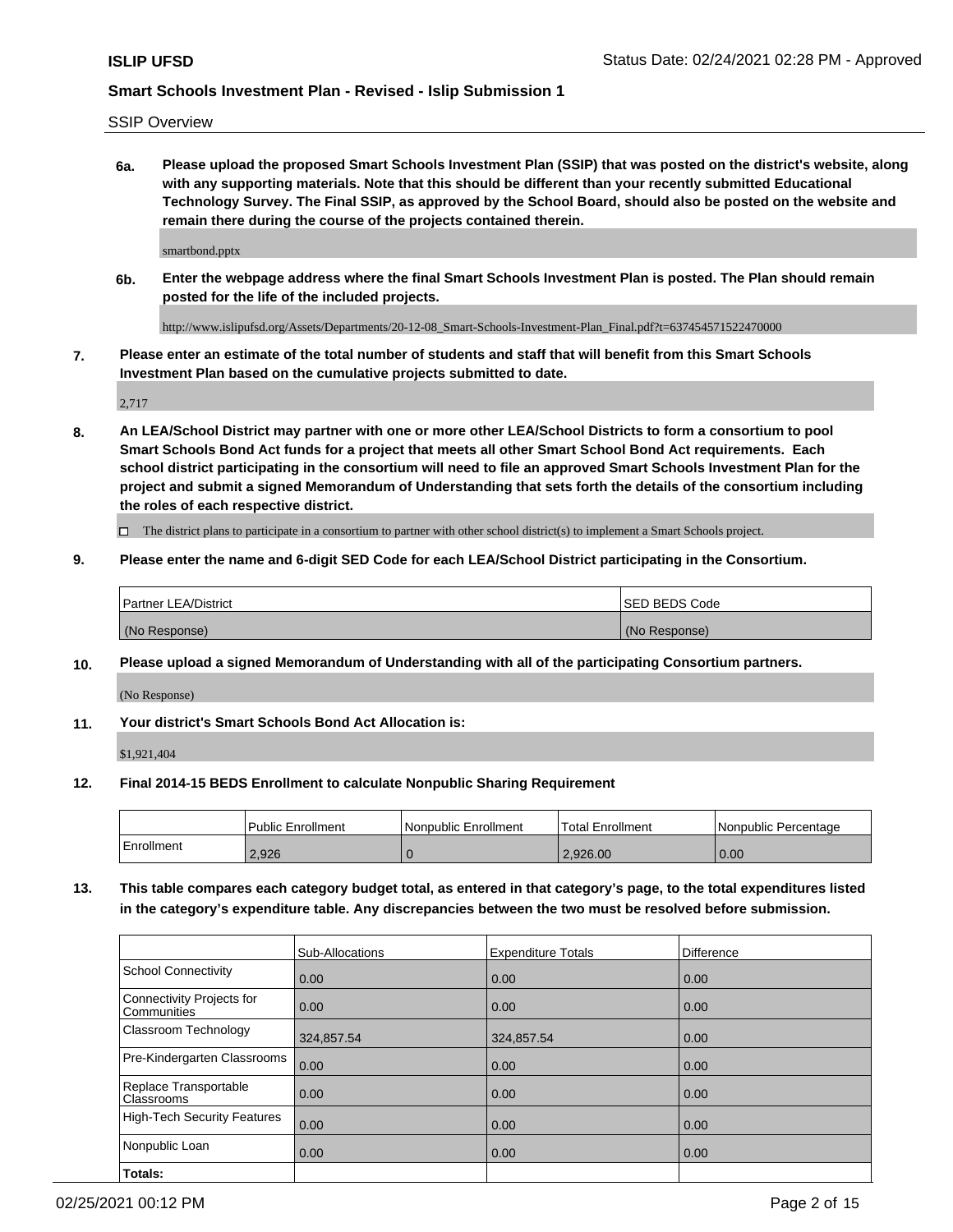SSIP Overview

|  | 324,858                | 324,858            | 0          |
|--|------------------------|--------------------|------------|
|  | <b>Sub-Allocations</b> | Expenditure Totals | Difference |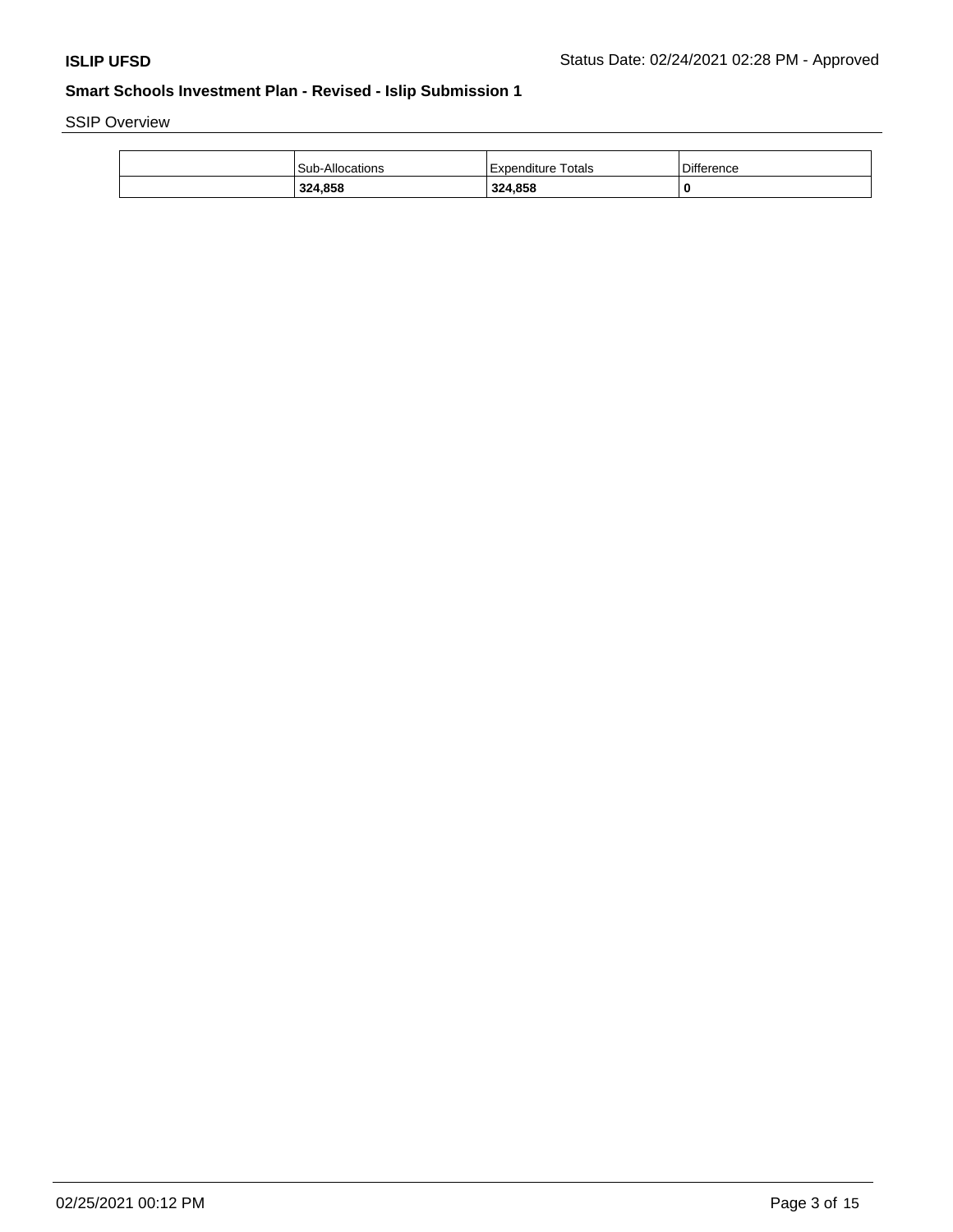School Connectivity

- **1. In order for students and faculty to receive the maximum benefit from the technology made available under the Smart Schools Bond Act, their school buildings must possess sufficient connectivity infrastructure to ensure that devices can be used during the school day. Smart Schools Investment Plans must demonstrate that:**
	- **• sufficient infrastructure that meets the Federal Communications Commission's 100 Mbps per 1,000 students standard currently exists in the buildings where new devices will be deployed, or**
	- **• is a planned use of a portion of Smart Schools Bond Act funds, or**
	- **• is under development through another funding source.**

**Smart Schools Bond Act funds used for technology infrastructure or classroom technology investments must increase the number of school buildings that meet or exceed the minimum speed standard of 100 Mbps per 1,000 students and staff within 12 months. This standard may be met on either a contracted 24/7 firm service or a "burstable" capability. If the standard is met under the burstable criteria, it must be:**

**1. Specifically codified in a service contract with a provider, and**

**2. Guaranteed to be available to all students and devices as needed, particularly during periods of high demand, such as computer-based testing (CBT) periods.**

**Please describe how your district already meets or is planning to meet this standard within 12 months of plan submission.**

(No Response)

**1a. If a district believes that it will be impossible to meet this standard within 12 months, it may apply for a waiver of this requirement, as described on the Smart Schools website. The waiver must be filed and approved by SED prior to submitting this survey.**

 $\Box$  By checking this box, you are certifying that the school district has an approved waiver of this requirement on file with the New York State Education Department.

**2. Connectivity Speed Calculator (Required). If the district currently meets the required speed, enter "Currently Met" in the last box: Expected Date When Required Speed Will be Met.**

|                  | l Number of     | Required Speed | Current Speed in | Expected Speed | Expected Date                        |
|------------------|-----------------|----------------|------------------|----------------|--------------------------------------|
|                  | <b>Students</b> | In Mbps        | <b>Mbps</b>      | to be Attained | When Required                        |
|                  |                 |                |                  |                | Within 12 Months 1Speed Will be Met1 |
| Calculated Speed | (No Response)   | 0.00           | (No Response)    | (No Response)  | l (No Response)                      |

**3. Describe how you intend to use Smart Schools Bond Act funds for high-speed broadband and/or wireless connectivity projects in school buildings.**

(No Response)

**4. Describe the linkage between the district's District Instructional Technology Plan and how the proposed projects will improve teaching and learning. (There should be a link between your response to this question and your responses to Question 1 in Section IV - NYSED Initiatives Alignment: "Explain how the district use of instructional technology will serve as a part of a comprehensive and sustained effort to support rigorous academic standards attainment and performance improvement for students."** 

**Your answer should also align with your answers to the questions in Section II - Strategic Technology Planning and the associated Action Steps in Section III - Action Plan.)**

(No Response)

**5. If the district wishes to have students and staff access the Internet from wireless devices within the school building, or in close proximity to it, it must first ensure that it has a robust Wi-Fi network in place that has sufficient bandwidth to meet user demand.**

**Please describe how you have quantified this demand and how you plan to meet this demand.**

(No Response)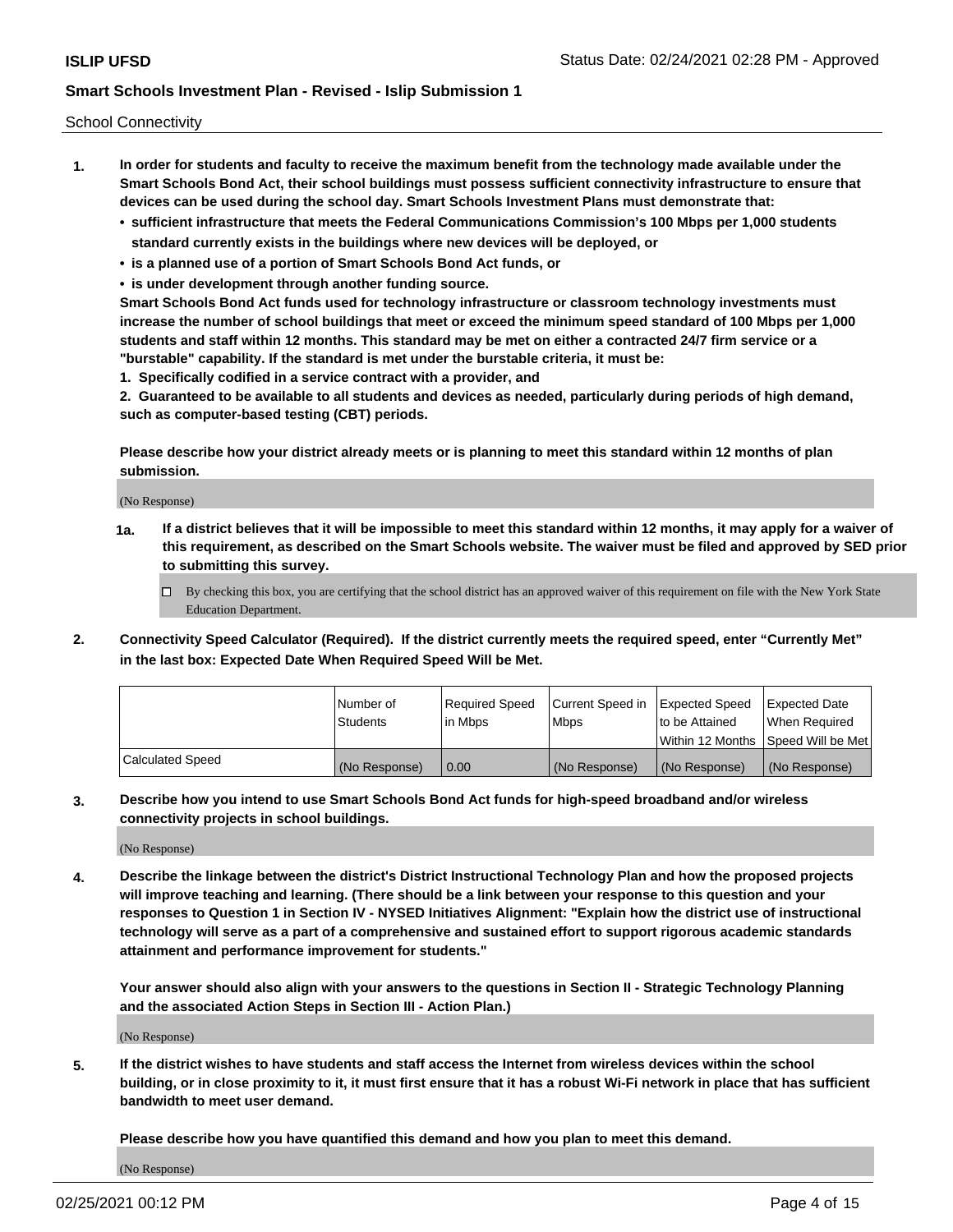School Connectivity

**6. Smart Schools plans with any expenditures in the School Connectivity category require a project number from the Office of Facilities Planning. Districts must submit an SSBA LOI and receive project numbers prior to submitting the SSIP. As indicated on the LOI, some projects may be eligible for a streamlined review and will not require a building permit.**

**Please indicate on a separate row each project number given to you by the Office of Facilities Planning.**

| Project Number |  |
|----------------|--|
| (No Response)  |  |

**7. Certain high-tech security and connectivity infrastructure projects may be eligible for an expedited review process as determined by the Office of Facilities Planning.**

## **Was your project deemed eligible for streamlined review?**

(No Response)

## **8. Include the name and license number of the architect or engineer of record.**

| Name          | License Number |
|---------------|----------------|
| (No Response) | (No Response)  |

## **9. Public Expenditures – Loanable (Counts toward the nonpublic loan calculation)**

| Select the allowable expenditure type.<br>Repeat to add another item under each type. | <b>PUBLIC</b> Items to be<br>l Purchased | Quantity           | Cost Per Item    | <b>Total Cost</b> |
|---------------------------------------------------------------------------------------|------------------------------------------|--------------------|------------------|-------------------|
| (No Response)                                                                         | (No Response)                            | l (No<br>Response) | (No<br>Response) | $\overline{0.00}$ |
|                                                                                       |                                          | O                  | 0.00             |                   |

# **10. Public Expenditures – Non-Loanable (Does not count toward nonpublic loan calculation)**

| Select the allowable expenditure<br>type.<br>Repeat to add another item under<br>each type. | <b>PUBLIC</b> Items to be purchased | Quantity      | Cost per Item | <b>Total Cost</b> |
|---------------------------------------------------------------------------------------------|-------------------------------------|---------------|---------------|-------------------|
| (No Response)                                                                               | (No Response)                       | (No Response) | (No Response) | 0.00              |
|                                                                                             |                                     |               | 0.00          |                   |

#### **11. Final 2014-15 BEDS Enrollment to calculate Nonpublic Sharing Requirement (no changes allowed.)**

|            | Public Enrollment | <b>Nonpublic Enrollment</b> | Total Enrollment | l Nonpublic Percentage |
|------------|-------------------|-----------------------------|------------------|------------------------|
| Enrollment | 2,926             |                             | 2.926.00         | 0.00                   |

## **12. Total Public Budget - Loanable (Counts toward the nonpublic loan calculation)**

|                                                      | Public Allocations | <b>Estimated Nonpublic Loan</b><br>Amount | Estimated Total Sub-Allocations |
|------------------------------------------------------|--------------------|-------------------------------------------|---------------------------------|
| Network/Access Costs                                 | (No Response)      | 0.00                                      | 0.00                            |
| School Internal Connections and<br><b>Components</b> | (No Response)      | 0.00                                      | 0.00                            |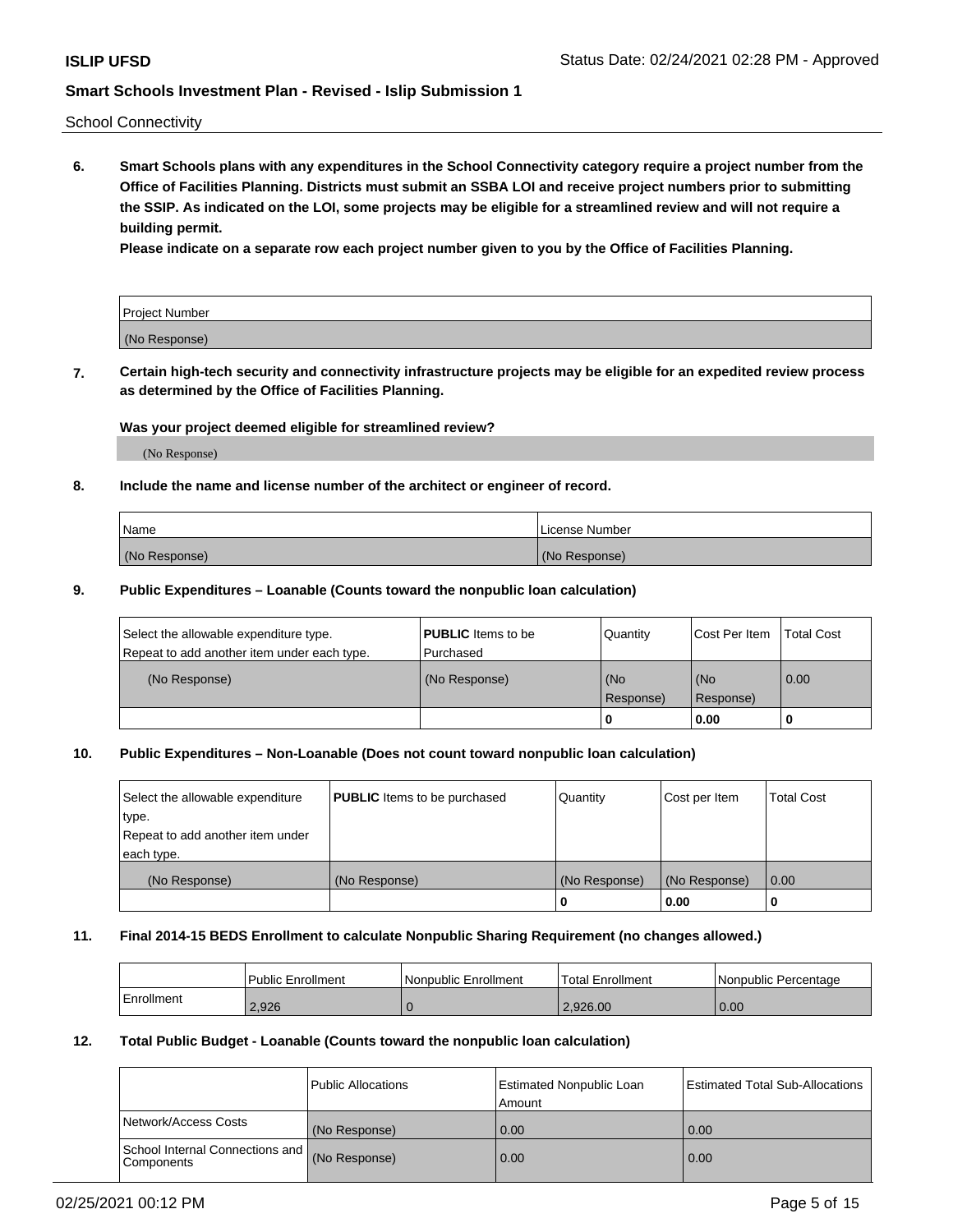School Connectivity

|         | Public Allocations | <b>Estimated Nonpublic Loan</b><br>l Amount | Estimated Total Sub-Allocations |
|---------|--------------------|---------------------------------------------|---------------------------------|
| l Other | (No Response)      | 0.00                                        | 0.00                            |
| Totals: | 0.00               | 0                                           |                                 |

# **13. Total Public Budget – Non-Loanable (Does not count toward the nonpublic loan calculation)**

|                                                   | Sub-<br>Allocation |
|---------------------------------------------------|--------------------|
| Network/Access Costs                              | (No Response)      |
| Outside Plant Costs                               | (No Response)      |
| <b>School Internal Connections and Components</b> | (No Response)      |
| Professional Services                             | (No Response)      |
| Testing                                           | (No Response)      |
| <b>Other Upfront Costs</b>                        | (No Response)      |
| <b>Other Costs</b>                                | (No Response)      |
| Totals:                                           | 0.00               |

# **14. School Connectivity Totals**

|                          | Total Sub-Allocations |
|--------------------------|-----------------------|
| Total Loanable Items     | 0.00                  |
| Total Non-Ioanable Items | 0.00                  |
| Totals:                  | 0                     |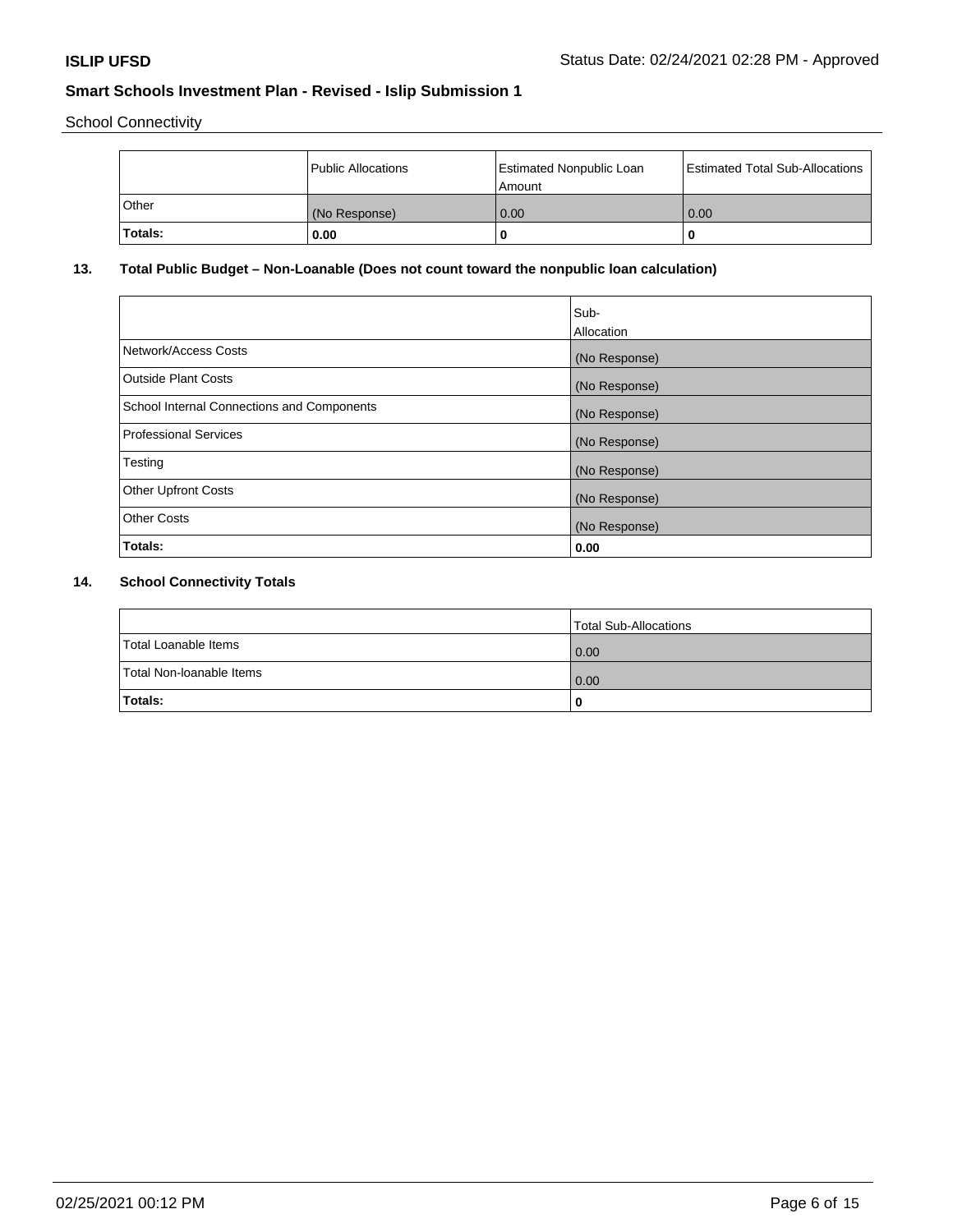Community Connectivity (Broadband and Wireless)

**1. Describe how you intend to use Smart Schools Bond Act funds for high-speed broadband and/or wireless connectivity projects in the community.**

(No Response)

**2. Please describe how the proposed project(s) will promote student achievement and increase student and/or staff access to the Internet in a manner that enhances student learning and/or instruction outside of the school day and/or school building.**

(No Response)

**3. Community connectivity projects must comply with all the necessary local building codes and regulations (building and related permits are not required prior to plan submission).**

 $\Box$  I certify that we will comply with all the necessary local building codes and regulations.

**4. Please describe the physical location of the proposed investment.**

(No Response)

**5. Please provide the initial list of partners participating in the Community Connectivity Broadband Project, along with their Federal Tax Identification (Employer Identification) number.**

| <b>Project Partners</b> | l Federal ID # |
|-------------------------|----------------|
| (No Response)           | (No Response)  |

**6. Please detail the type, quantity, per unit cost and total cost of the eligible items under each sub-category.**

| Select the allowable expenditure | Item to be purchased | Quantity      | Cost per Item | <b>Total Cost</b> |
|----------------------------------|----------------------|---------------|---------------|-------------------|
| type.                            |                      |               |               |                   |
| Repeat to add another item under |                      |               |               |                   |
| each type.                       |                      |               |               |                   |
| (No Response)                    | (No Response)        | (No Response) | (No Response) | 0.00              |
|                                  |                      | o             | 0.00          |                   |

**7. If you are submitting an allocation for Community Connectivity, complete this table.**

**Note that the calculated Total at the bottom of the table must equal the Total allocation for this category that you entered in the SSIP Overview overall budget.**

|                                    | Sub-Allocation |
|------------------------------------|----------------|
| Network/Access Costs               | (No Response)  |
| <b>Outside Plant Costs</b>         | (No Response)  |
| <b>Tower Costs</b>                 | (No Response)  |
| <b>Customer Premises Equipment</b> | (No Response)  |
| <b>Professional Services</b>       | (No Response)  |
| Testing                            | (No Response)  |
| <b>Other Upfront Costs</b>         | (No Response)  |
| <b>Other Costs</b>                 | (No Response)  |
| Totals:                            | 0.00           |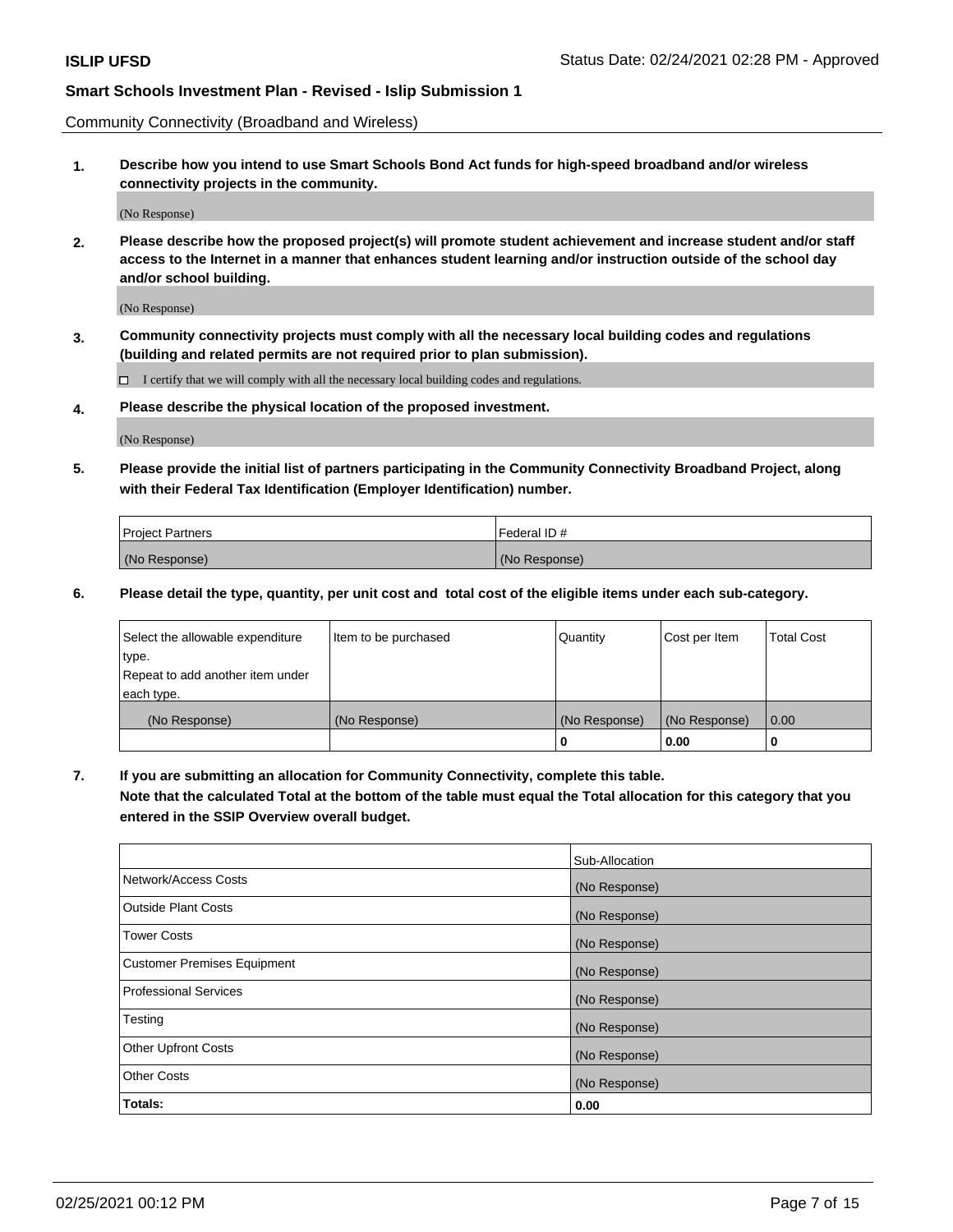## Classroom Learning Technology

**1. In order for students and faculty to receive the maximum benefit from the technology made available under the Smart Schools Bond Act, their school buildings must possess sufficient connectivity infrastructure to ensure that devices can be used during the school day. Smart Schools Investment Plans must demonstrate that sufficient infrastructure that meets the Federal Communications Commission's 100 Mbps per 1,000 students standard currently exists in the buildings where new devices will be deployed, or is a planned use of a portion of Smart Schools Bond Act funds, or is under development through another funding source. Smart Schools Bond Act funds used for technology infrastructure or classroom technology investments must increase the number of school buildings that meet or exceed the minimum speed standard of 100 Mbps per 1,000 students and staff within 12 months. This standard may be met on either a contracted 24/7 firm service or a "burstable" capability. If the standard is met under the burstable criteria, it must be:**

**1. Specifically codified in a service contract with a provider, and**

**2. Guaranteed to be available to all students and devices as needed, particularly during periods of high demand, such as computer-based testing (CBT) periods.**

**Please describe how your district already meets or is planning to meet this standard within 12 months of plan submission.**

- According to industry standards, adequate infrastructure translates to 100 Megabits per second (Mbps) per 1,000 students, ensuring sufficient highspeed Internet access
- Islip's total student population is under 2,800 students. Our current internet connection is 500 Mbps.
- We will include funds to budget for redundant internet connection of 500Mbps; this would provide additional capacity and redundancy in the event our main provider goes down. We can do this with our existing provider, with minimal downtime, and without any hardware or istallation costs. Costs for this will be budgeted in our 2021-2022 General Fund.
- **1a. If a district believes that it will be impossible to meet this standard within 12 months, it may apply for a waiver of this requirement, as described on the Smart Schools website. The waiver must be filed and approved by SED prior to submitting this survey.**
	- $\Box$  By checking this box, you are certifying that the school district has an approved waiver of this requirement on file with the New York State Education Department.
- **2. Connectivity Speed Calculator (Required). If the district currently meets the required speed, enter "Currently Met" in the last box: Expected Date When Required Speed Will be Met.**

|                  | l Number of     | Required Speed | Current Speed in Expected Speed | to be Attained                      | Expected Date |
|------------------|-----------------|----------------|---------------------------------|-------------------------------------|---------------|
|                  | <b>Students</b> | l in Mbps      | <b>Mbps</b>                     | Within 12 Months ISpeed Will be Met | When Required |
| Calculated Speed | 2.717           | 271.70         | 500                             | 500                                 | Currently met |

**3. If the district wishes to have students and staff access the Internet from wireless devices within the school building, or in close proximity to it, it must first ensure that it has a robust Wi-Fi network in place that has sufficient bandwidth to meet user demand.**

**Please describe how you have quantified this demand and how you plan to meet this demand.**

During the fall semester, we have monitored our Internet usage and consistently bee <50% utilization, which leaves significan room for the addition of devices. In the event we need additional Internet bandwidth, we have the ability to double our bandwidth on demand with our existing provider, with minimal downtime, and without any hardward or installation costs. For the 2021-22 school year we anticipate adding a second, redundant ISP connection, which will double our bandwidth from either or both providers as needed. The cost for this will be budgeted in our General Fund. The district uses 802.11ac Meraki access points, each of which is rated at 1.75Gbps throughout or more. An access oi is istalled in every classroom or instructional space, with multiple APs in larger locations. This density ensure each access point is supporting a reasonable number of wireless devices and is not overloaded by trying to serve too many concurrent clients.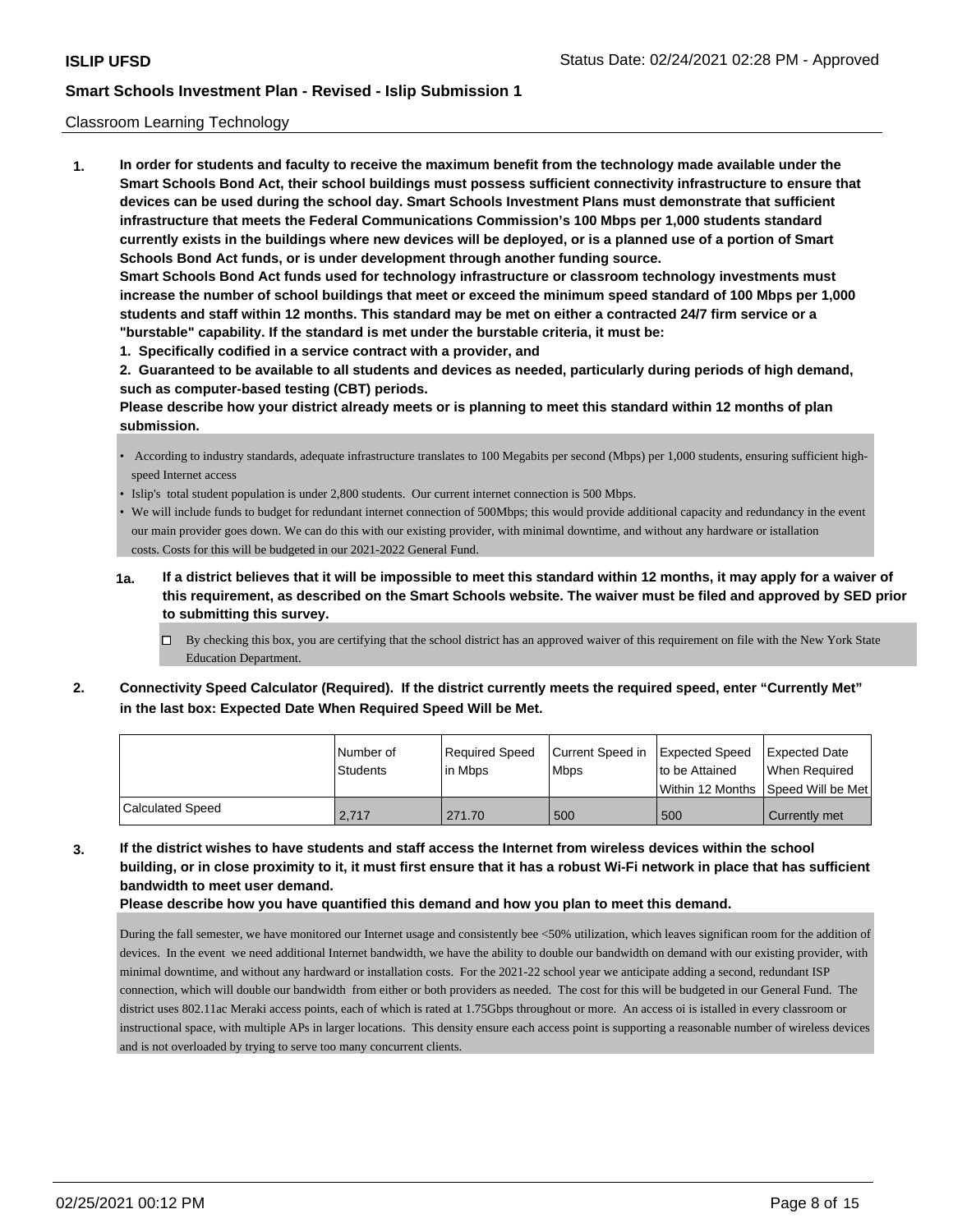## Classroom Learning Technology

- **4. All New York State public school districts are required to complete and submit an Instructional Technology Plan survey to the New York State Education Department in compliance with Section 753 of the Education Law and per Part 100.12 of the Commissioner's Regulations. Districts that include educational technology purchases as part of their Smart Schools Investment Plan must have a submitted and approved Instructional Technology Plan survey on file with the New York State Education Department.**
	- By checking this box, you are certifying that the school district has an approved Instructional Technology Plan survey on file with the New York State Education Department.
- **5. Describe the devices you intend to purchase and their compatibility with existing or planned platforms or systems. Specifically address the adequacy of each facility's electrical, HVAC and other infrastructure necessary to install and support the operation of the planned technology.**

We plan on purchasing 587 Latitude 3310 Dell laptops for the District. We recently purchased over 100 of these laptops and they have performed well on our network. These laptops are general purpose Windows laptops that do not place any unusual demands on electrical service or HVAC. They are the same model we have successfully used with many students over the past year, and as such, we have direct experience with the impact they will have on the district's electric and HVAC infrastructure. After reviewing our planned device expansion with the staff from our facilities department, we are confident that we have sufficient capacity, especially in light of recent bond work which upgraded the electrical service to multiple buildings.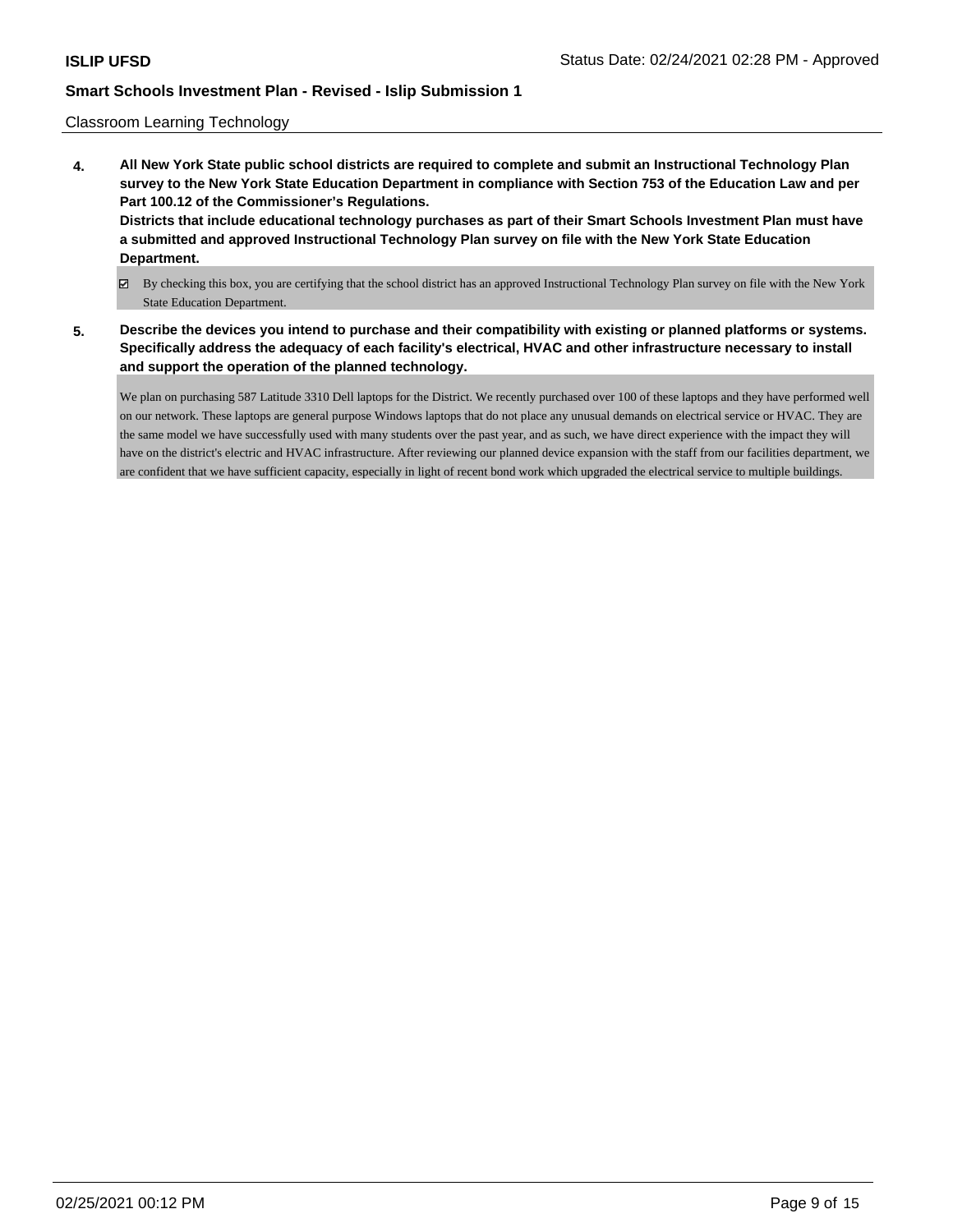### Classroom Learning Technology

- **6. Describe how the proposed technology purchases will:**
	- **> enhance differentiated instruction;**
	- **> expand student learning inside and outside the classroom;**
	- **> benefit students with disabilities and English language learners; and**
	- **> contribute to the reduction of other learning gaps that have been identified within the district.**

**The expectation is that districts will place a priority on addressing the needs of students who struggle to succeed in a rigorous curriculum. Responses in this section should specifically address this concern and align with the district's Instructional Technology Plan (in particular Question 2 of E. Curriculum and Instruction: "Does the district's instructional technology plan address the needs of students with disabilities to ensure equitable access to instruction, materials and assessments?" and Question 3 of the same section: "Does the district's instructional technology plan address the provision of assistive technology specifically for students with disabilities to ensure access to and participation in the general curriculum?")**

**In addition, describe how the district ensures equitable access to instruction, materials and assessments and participation in the general curriculum for both SWD and English Language Learners/Multilingual Learners (ELL/MLL) students.**

By allocating devices to our secondary students so that each student has a device, we will have the ability to differentiate on a much broader scope than is possible with traditional pen/pencil instruction. For example, in addition to differentiating based on ability, we would also have the capability to differentiate based on a student's accessibility needs. The Microsoft Office Suite and Google G-Suite have accessibility tools to meet the needs of *all* learners. Tools like text contrast, speech to text, and language translation, all allow learners to meet success. On the academic side of instruction, teachers have the ability to distribute multiple assignments to students in a much simpler fashion, and can confer with students on the fly at any time of day within the documents being created or through tools like Microsoft Teams and Google Classroom.

Through the use of technology, students will be able to expand their learning both inside and outside the classroom by thinking critically about the tools they need to solve a problem. In an age where inquiry based learning is the primary means of instruction, students are often tasked with finding solutions to problems or issues that they need to work out collaboratively and discuss. On-demand collaboration through teams and Google Classroom allow students to select a particular software tool to use and create content for authentic audiences. They can accomplish this with their peers through the collaborative functions of these powerful software tools. Using devices also provides students with the opportunity to practice being good digital citizens. By utilizing the Common Sense Media platform and other tools, teachers can help students to become responsible consumers and generators of online materials, and the studens will learn appropriate online behavior.

English language learners and students with disabilities will benefit from this access to technology. The Microsoft Office Suite and Google G-Suite have accessibility tools to meet the needs of all learners. Tools like text contrast, speech to text, and language translation all allow learners to meet success. Additionally, when students have devices, they don't have to be concerned about the fine motor skills necessary for handwriting, often putting students on a level playing field with their peers. English language learners, can access tools to translate for purposes of both encoding and decoding, as well as provide access to vocabulary and syntax tools.

The Islip School District has purchased a variety of online tools that are designed to customize instruction for each student. Through online tools such as iReady, Scholastic Literacy Pro, Achieve 3000, and Castle Learning, teachers are able to consistently assess and gather data on their students to better understand their specific needs. These assessment tools provide needed feedback in the areas of English Language Arts, math, science, and social studies. Once teachers examine the data, they are able to differentiate their instruction based on each student's needs, and they can then formulate instruction that is apropriate for that unique student.

# **7. Where appropriate, describe how the proposed technology purchases will enhance ongoing communication with parents and other stakeholders and help the district facilitate technology-based regional partnerships, including distance learning and other efforts.**

Technology provides a means of communicating with students, parents, and other stakeholders. In terms of student communication, tools within Microsoft Teams and Google Classroom allow teachers to communicate with students in real-time, and students can also communicate with their peers as well. By using the online tools for instructional purposes, student work and progress is consistently updated within the learning patforms; this gives parents the opportunity to check student progress, see work samples, and consequently, reach out to teachers about any concerns they may have in a timely manner. These online learning platforms are not feasibile in an enviromnent that is not 1:1 with reliable devices. The use of technology also affords us the opportunity to collaborate with outside organizations and speakers; hosting live Skype or Zoom sessions allows for virtual assemblies, guest speakers, and virtual field trips. In the future, we are also exploring the use of platforms such as Kid-OYO which allow for distance learning opportunities such as computer programming and coding classes. Remote learning will open up our secondary course catlogue to provide students with courses that don't exist because we don't have the stff to teach it. A good example of this is in the area of foreign language. We have students interested in learning Mandarin, Farsi, and Urdu, but do not have any teachers who can teach these languages. Adding a remote option will open up so many new fields.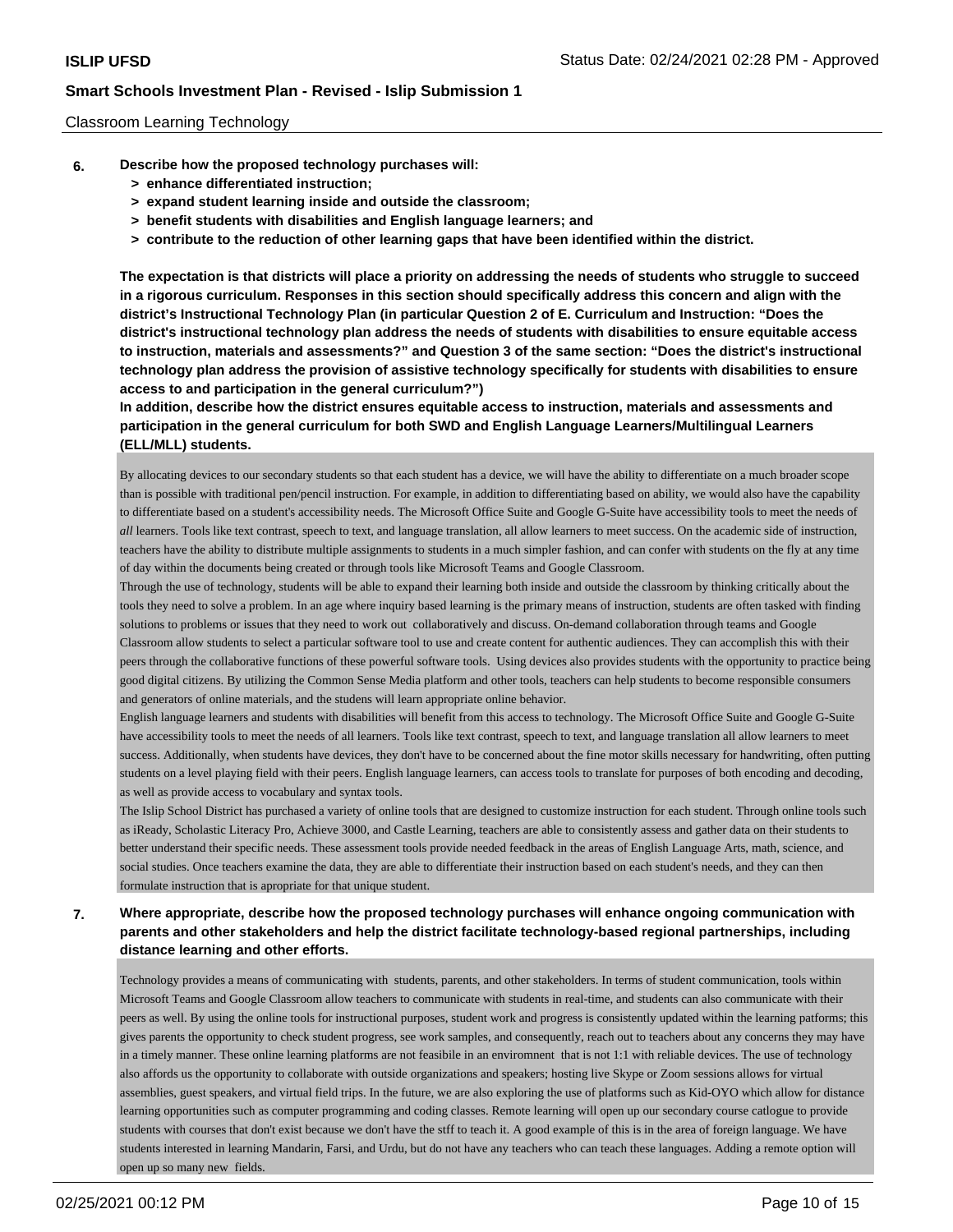### Classroom Learning Technology

**8. Describe the district's plan to provide professional development to ensure that administrators, teachers and staff can employ the technology purchased to enhance instruction successfully.**

**Note: This response should be aligned and expanded upon in accordance with your district's response to Question 1 of F. Professional Development of your Instructional Technology Plan: "Please provide a summary of professional development offered to teachers and staff, for the time period covered by this plan, to support technology to enhance teaching and learning. Please include topics, audience and method of delivery within your summary."**

Islip School District has a full time teacher devoted to helping teachers learn technology for both instruction and student management record keeping. We are also part of the Microsoft Educator Community. Teachers can choose from dozens of courses that are given on an ongoing basis. The district is also part of the Model Schools Program through Eastern Suffolk BOCES. Model Schools offers workshops, visitations, and one-to-one instruction on new platforms, software, and existing programs. Last year, our teachers were offered over 100 workshops. Each year, the district devotes three days to professional development on Superintendent's Conference Days. Over the past three years, over half of the time allotted on those days are devoted to technology. All of our secondary teachers have now received training on Microsoft Teams as well as all Microsoft 365 tools.

- **9. Districts must contact one of the SUNY/CUNY teacher preparation programs listed on the document on the left side of the page that supplies the largest number of the district's new teachers to request advice on innovative uses and best practices at the intersection of pedagogy and educational technology.**
	- $\boxtimes$  By checking this box, you certify that you have contacted the SUNY/CUNY teacher preparation program that supplies the largest number of your new teachers to request advice on these issues.

#### **9a. Please enter the name of the SUNY or CUNY Institution that you contacted.**

Stony Brook University

**9b. Enter the primary Institution phone number.**

631-632-7075

**9c. Enter the name of the contact person with whom you consulted and/or will be collaborating with on innovative uses of technology and best practices.**

Linda Padwa

**10. To ensure the sustainability of technology purchases made with Smart Schools funds, districts must demonstrate a long-term plan to maintain and replace technology purchases supported by Smart Schools Bond Act funds. This sustainability plan shall demonstrate a district's capacity to support recurring costs of use that are ineligible for Smart Schools Bond Act funding such as device maintenance, technical support, Internet and wireless fees, maintenance of hotspots, staff professional development, building maintenance and the replacement of incidental items. Further, such a sustainability plan shall include a long-term plan for the replacement of purchased devices and equipment at the end of their useful life with other funding sources.**

By checking this box, you certify that the district has a sustainability plan as described above.

**11. Districts must ensure that devices purchased with Smart Schools Bond funds will be distributed, prepared for use, maintained and supported appropriately. Districts must maintain detailed device inventories in accordance with generally accepted accounting principles.**

 $\boxtimes$  By checking this box, you certify that the district has a distribution and inventory management plan and system in place.

**12. Please detail the type, quantity, per unit cost and total cost of the eligible items under each sub-category.**

| Select the allowable expenditure | Iltem to be Purchased | Quantity | Cost per Item | <b>Total Cost</b> |
|----------------------------------|-----------------------|----------|---------------|-------------------|
| type.                            |                       |          |               |                   |
| Repeat to add another item under |                       |          |               |                   |
| each type.                       |                       |          |               |                   |
| <b>Laptop Computers</b>          | Dell Latitude 3310    | 587      | 553.42        | 324,857.54        |
|                                  |                       | 587      | 553.42        | 324,858           |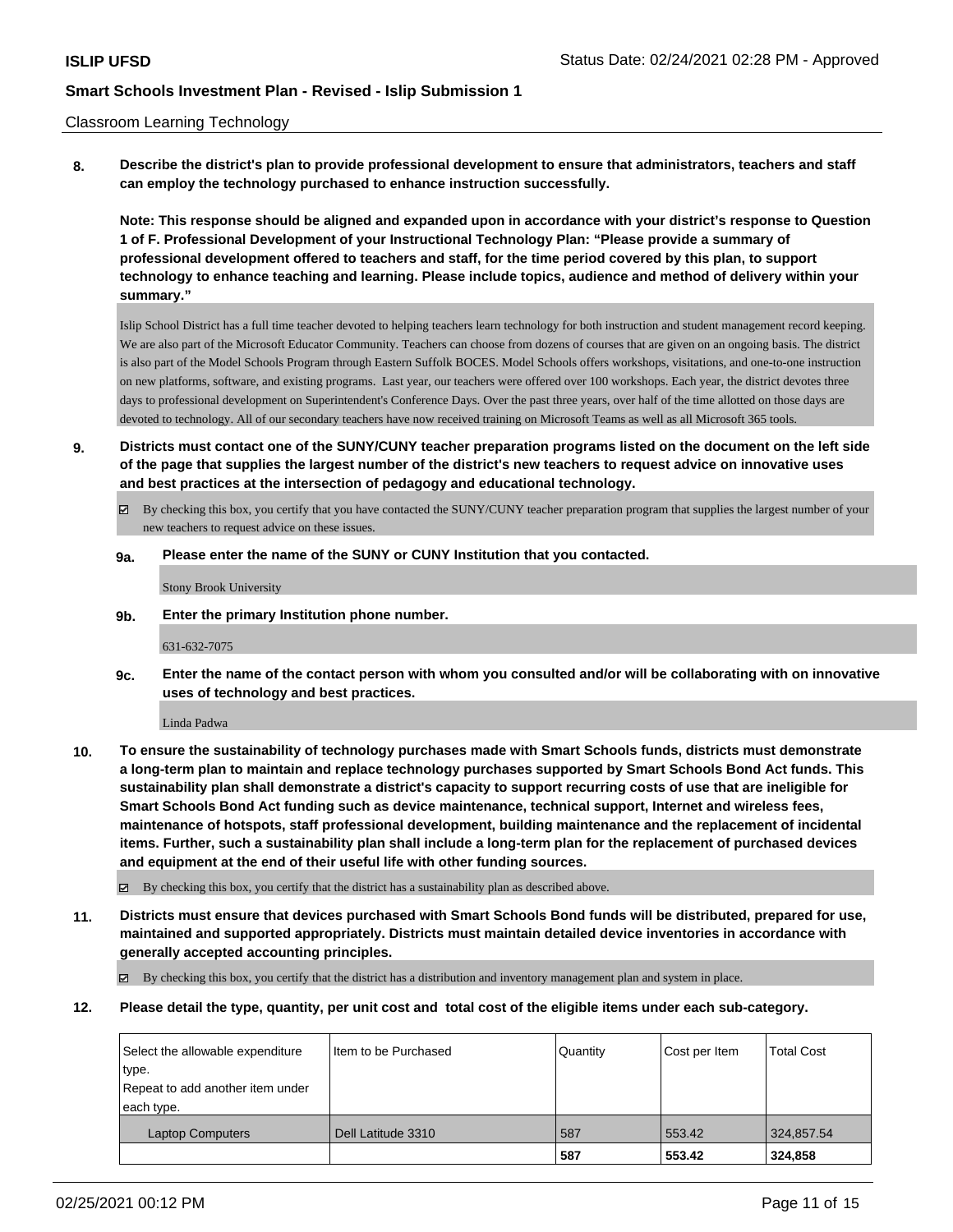Classroom Learning Technology

# **13. Final 2014-15 BEDS Enrollment to calculate Nonpublic Sharing Requirement (no changes allowed.)**

|            | l Public Enrollment | Nonpublic Enrollment | <b>Total Enrollment</b> | Nonpublic<br>l Percentage |
|------------|---------------------|----------------------|-------------------------|---------------------------|
| Enrollment | 2,926               |                      | 2,926.00                | 0.00                      |

# **14. If you are submitting an allocation for Classroom Learning Technology complete this table.**

|                          | Public School Sub-Allocation | <b>Estimated Nonpublic Loan</b><br>Amount<br>(Based on Percentage Above) | <b>Estimated Total Public and</b><br>Nonpublic Sub-Allocation |
|--------------------------|------------------------------|--------------------------------------------------------------------------|---------------------------------------------------------------|
| Interactive Whiteboards  | (No Response)                | 0.00                                                                     | 0.00                                                          |
| <b>Computer Servers</b>  | (No Response)                | 0.00                                                                     | 0.00                                                          |
| <b>Desktop Computers</b> | (No Response)                | 0.00                                                                     | 0.00                                                          |
| <b>Laptop Computers</b>  | 324,857.54                   | 0.00                                                                     | 324,857.54                                                    |
| <b>Tablet Computers</b>  | (No Response)                | 0.00                                                                     | 0.00                                                          |
| <b>Other Costs</b>       | (No Response)                | 0.00                                                                     | 0.00                                                          |
| Totals:                  | 324,857.54                   | 0                                                                        | 324,858                                                       |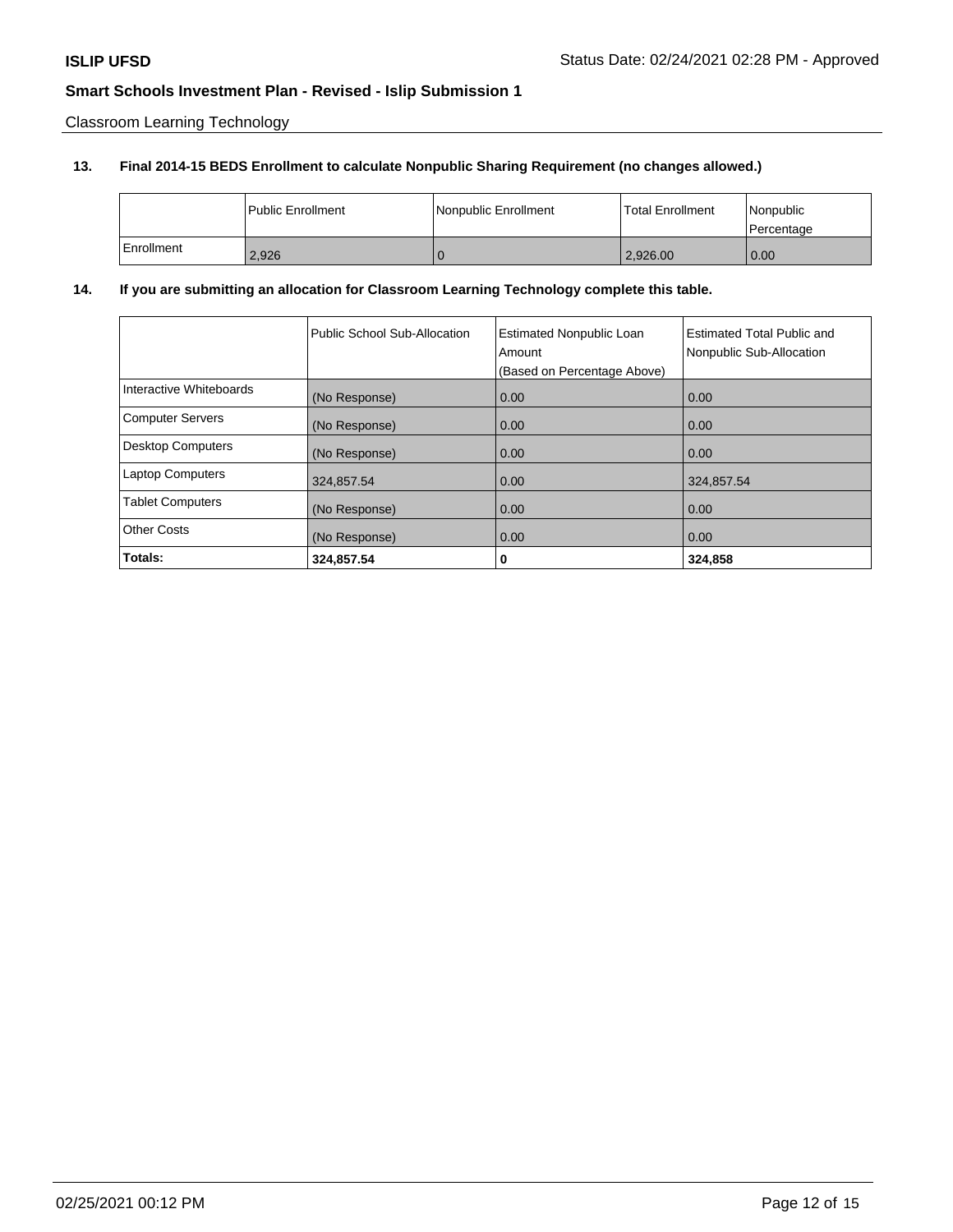### Pre-Kindergarten Classrooms

**1. Provide information regarding how and where the district is currently serving pre-kindergarten students and justify the need for additional space with enrollment projections over 3 years.**

(No Response)

- **2. Describe the district's plan to construct, enhance or modernize education facilities to accommodate prekindergarten programs. Such plans must include:**
	- **Specific descriptions of what the district intends to do to each space;**
	- **An affirmation that new pre-kindergarten classrooms will contain a minimum of 900 square feet per classroom;**
	- **The number of classrooms involved;**
	- **The approximate construction costs per classroom; and**
	- **Confirmation that the space is district-owned or has a long-term lease that exceeds the probable useful life of the improvements.**

(No Response)

**3. Smart Schools Bond Act funds may only be used for capital construction costs. Describe the type and amount of additional funds that will be required to support ineligible ongoing costs (e.g. instruction, supplies) associated with any additional pre-kindergarten classrooms that the district plans to add.**

(No Response)

**4. All plans and specifications for the erection, repair, enlargement or remodeling of school buildings in any public school district in the State must be reviewed and approved by the Commissioner. Districts that plan capital projects using their Smart Schools Bond Act funds will undergo a Preliminary Review Process by the Office of Facilities Planning.**

**Please indicate on a separate row each project number given to you by the Office of Facilities Planning.**

| Project Number |  |
|----------------|--|
| (No Response)  |  |
|                |  |

**5. Please detail the type, quantity, per unit cost and total cost of the eligible items under each sub-category.**

| Select the allowable expenditure | Item to be purchased | Quantity      | Cost per Item | <b>Total Cost</b> |
|----------------------------------|----------------------|---------------|---------------|-------------------|
| type.                            |                      |               |               |                   |
| Repeat to add another item under |                      |               |               |                   |
| each type.                       |                      |               |               |                   |
| (No Response)                    | (No Response)        | (No Response) | (No Response) | 0.00              |
|                                  |                      | υ             | 0.00          |                   |

**6. If you have made an allocation for Pre-Kindergarten Classrooms, complete this table. Note that the calculated Total at the bottom of the table must equal the Total allocation for this category that you entered in the SSIP Overview overall budget.**

| Totals:                                  | 0.00           |
|------------------------------------------|----------------|
| <b>Other Costs</b>                       | (No Response)  |
| Enhance/Modernize Educational Facilities | (No Response)  |
| Construct Pre-K Classrooms               | (No Response)  |
|                                          | Sub-Allocation |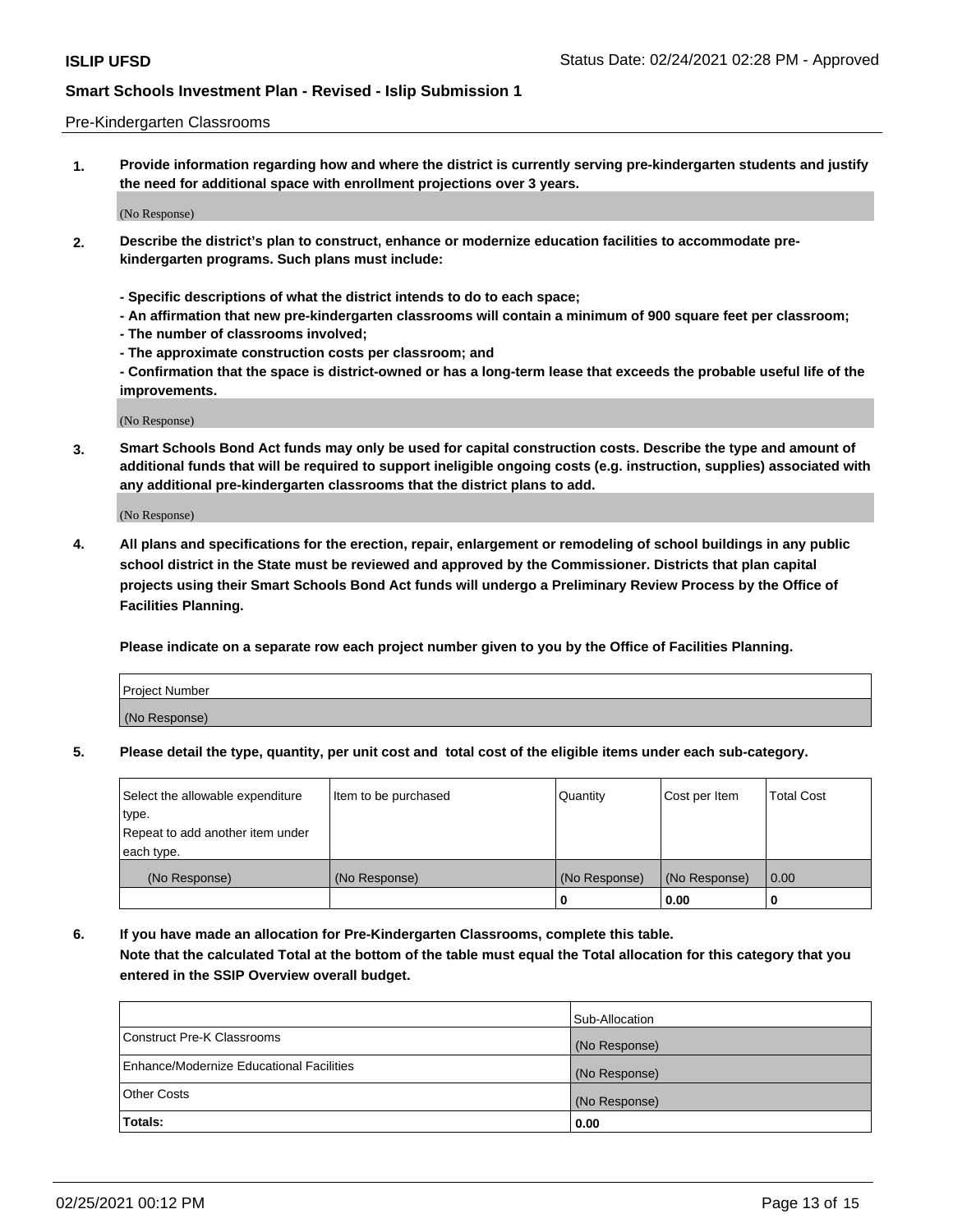Replace Transportable Classrooms

**1. Describe the district's plan to construct, enhance or modernize education facilities to provide high-quality instructional space by replacing transportable classrooms.**

(No Response)

**2. All plans and specifications for the erection, repair, enlargement or remodeling of school buildings in any public school district in the State must be reviewed and approved by the Commissioner. Districts that plan capital projects using their Smart Schools Bond Act funds will undergo a Preliminary Review Process by the Office of Facilities Planning.**

**Please indicate on a separate row each project number given to you by the Office of Facilities Planning.**

| Project Number |  |
|----------------|--|
|                |  |
|                |  |
|                |  |
| (No Response)  |  |
|                |  |
|                |  |

**3. For large projects that seek to blend Smart Schools Bond Act dollars with other funds, please note that Smart Schools Bond Act funds can be allocated on a pro rata basis depending on the number of new classrooms built that directly replace transportable classroom units.**

**If a district seeks to blend Smart Schools Bond Act dollars with other funds describe below what other funds are being used and what portion of the money will be Smart Schools Bond Act funds.**

(No Response)

**4. Please detail the type, quantity, per unit cost and total cost of the eligible items under each sub-category.**

| Select the allowable expenditure | Item to be purchased | Quantity      | Cost per Item | <b>Total Cost</b> |
|----------------------------------|----------------------|---------------|---------------|-------------------|
| ∣type.                           |                      |               |               |                   |
| Repeat to add another item under |                      |               |               |                   |
| each type.                       |                      |               |               |                   |
| (No Response)                    | (No Response)        | (No Response) | (No Response) | 0.00              |
|                                  |                      | 0             | 0.00          |                   |

**5. If you have made an allocation for Replace Transportable Classrooms, complete this table. Note that the calculated Total at the bottom of the table must equal the Total allocation for this category that you entered in the SSIP Overview overall budget.**

|                                                | Sub-Allocation |
|------------------------------------------------|----------------|
| Construct New Instructional Space              | (No Response)  |
| Enhance/Modernize Existing Instructional Space | (No Response)  |
| Other Costs                                    | (No Response)  |
| Totals:                                        | 0.00           |